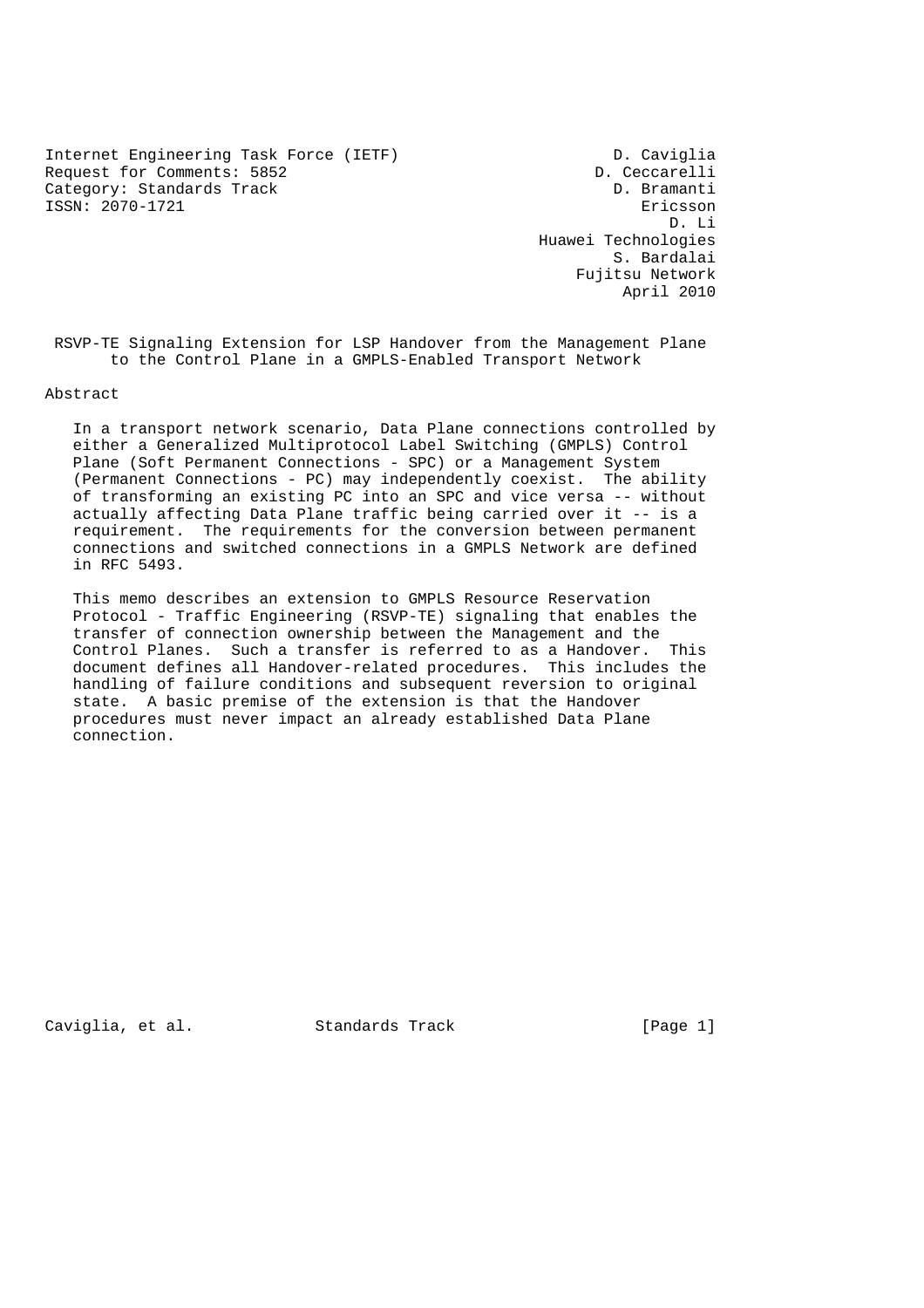Status of This Memo

This is an Internet Standards Track document.

 This document is a product of the Internet Engineering Task Force (IETF). It represents the consensus of the IETF community. It has received public review and has been approved for publication by the Internet Engineering Steering Group (IESG). Further information on Internet Standards is available in Section 2 of RFC 5741.

 Information about the current status of this document, any errata, and how to provide feedback on it may be obtained at http://www.rfc-editor.org/info/rfc5852.

Copyright Notice

 Copyright (c) 2010 IETF Trust and the persons identified as the document authors. All rights reserved.

 This document is subject to BCP 78 and the IETF Trust's Legal Provisions Relating to IETF Documents (http://trustee.ietf.org/license-info) in effect on the date of publication of this document. Please review these documents carefully, as they describe your rights and restrictions with respect to this document. Code Components extracted from this document must include Simplified BSD License text as described in Section 4.e of the Trust Legal Provisions and are provided without warranty as described in the Simplified BSD License.

Caviglia, et al. Standards Track [Page 2]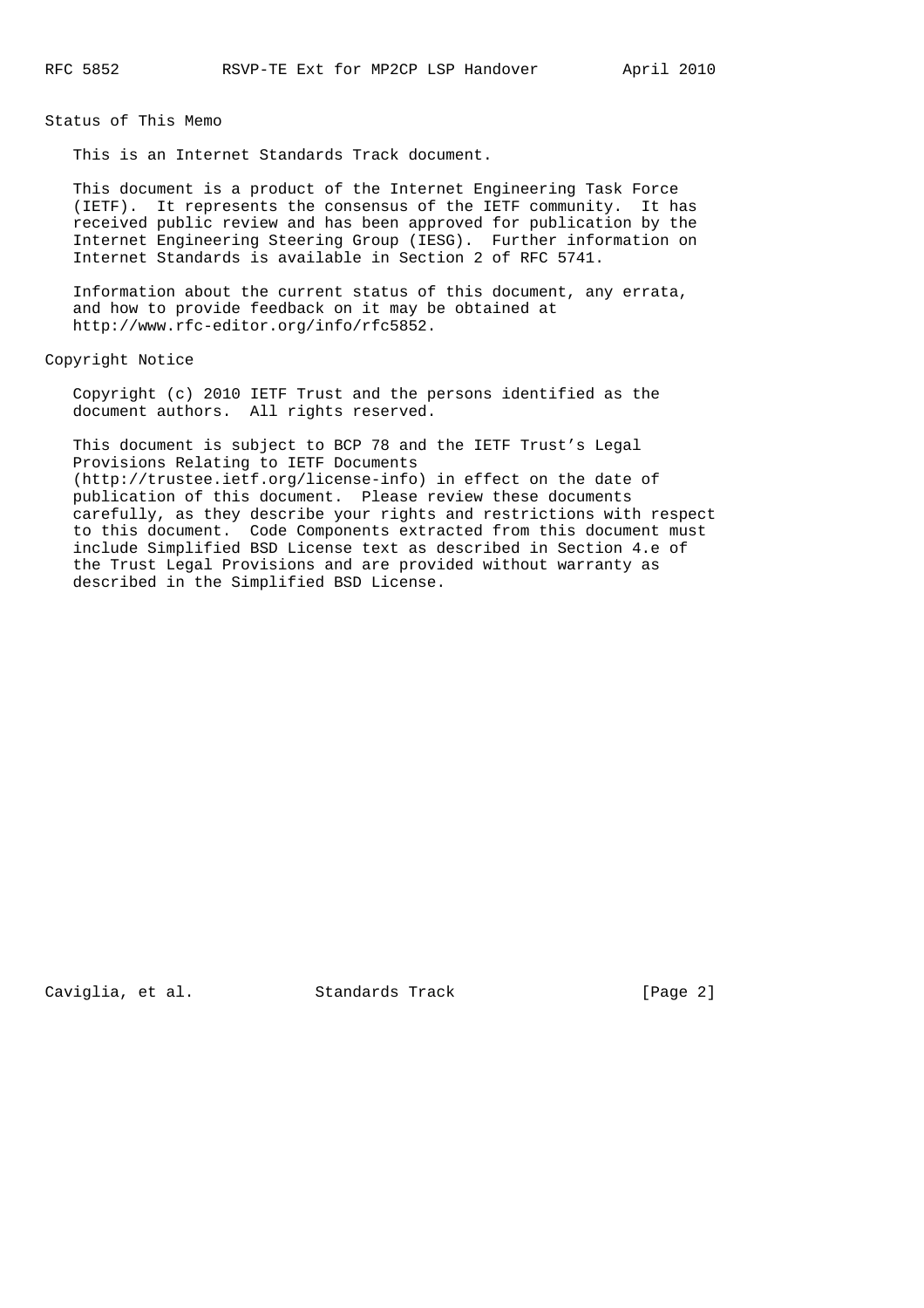Table of Contents

| 2.               |                                                     |  |  |  |  |
|------------------|-----------------------------------------------------|--|--|--|--|
| $\overline{3}$ . |                                                     |  |  |  |  |
|                  |                                                     |  |  |  |  |
|                  | 4.1. MP-to-CP Handover: LSP Ownership Transfer from |  |  |  |  |
|                  |                                                     |  |  |  |  |
|                  | 4.2. MP-to-CP Handover Procedure Failure Handling 7 |  |  |  |  |
|                  | 4.2.1. MP-to-CP Handover Failure - Path Failure 8   |  |  |  |  |
|                  | 4.2.1.1. MP-to-CP Handover Failure - Path           |  |  |  |  |
|                  | Message and Data Plane Failure 8                    |  |  |  |  |
|                  | 4.2.1.2. MP-to-CP Handover Failure - Path           |  |  |  |  |
|                  | Message and Communication Failure 8                 |  |  |  |  |
|                  | $4.2.2.$ MP-to-CP Handover Failure - Resy Error  9  |  |  |  |  |
|                  | 4.2.2.1. MP-to-CP Handover Failure - Resv           |  |  |  |  |
|                  |                                                     |  |  |  |  |
|                  | $4.2.2.2.$ MP-to-CP Handover Failure - Resy         |  |  |  |  |
|                  | Error and Communication Failure 10                  |  |  |  |  |
|                  | 4.2.2.3. MP-to-CP Handover Failure - Node           |  |  |  |  |
|                  | Graceful Restart 12                                 |  |  |  |  |
|                  | 4.3. CP-to-MP Handover: LSP Ownership Transfer from |  |  |  |  |
|                  | Control Plane to Management Plane 15                |  |  |  |  |
|                  | 4.4. CP-to-MP Handover Procedure Failure 16         |  |  |  |  |
| 5.               | Minimum Information for MP-to-CP Handover 17        |  |  |  |  |
|                  |                                                     |  |  |  |  |
|                  |                                                     |  |  |  |  |
|                  |                                                     |  |  |  |  |
|                  |                                                     |  |  |  |  |
|                  |                                                     |  |  |  |  |
|                  |                                                     |  |  |  |  |
|                  |                                                     |  |  |  |  |
|                  |                                                     |  |  |  |  |
|                  |                                                     |  |  |  |  |
|                  |                                                     |  |  |  |  |
|                  |                                                     |  |  |  |  |
|                  |                                                     |  |  |  |  |

Caviglia, et al. Standards Track [Page 3]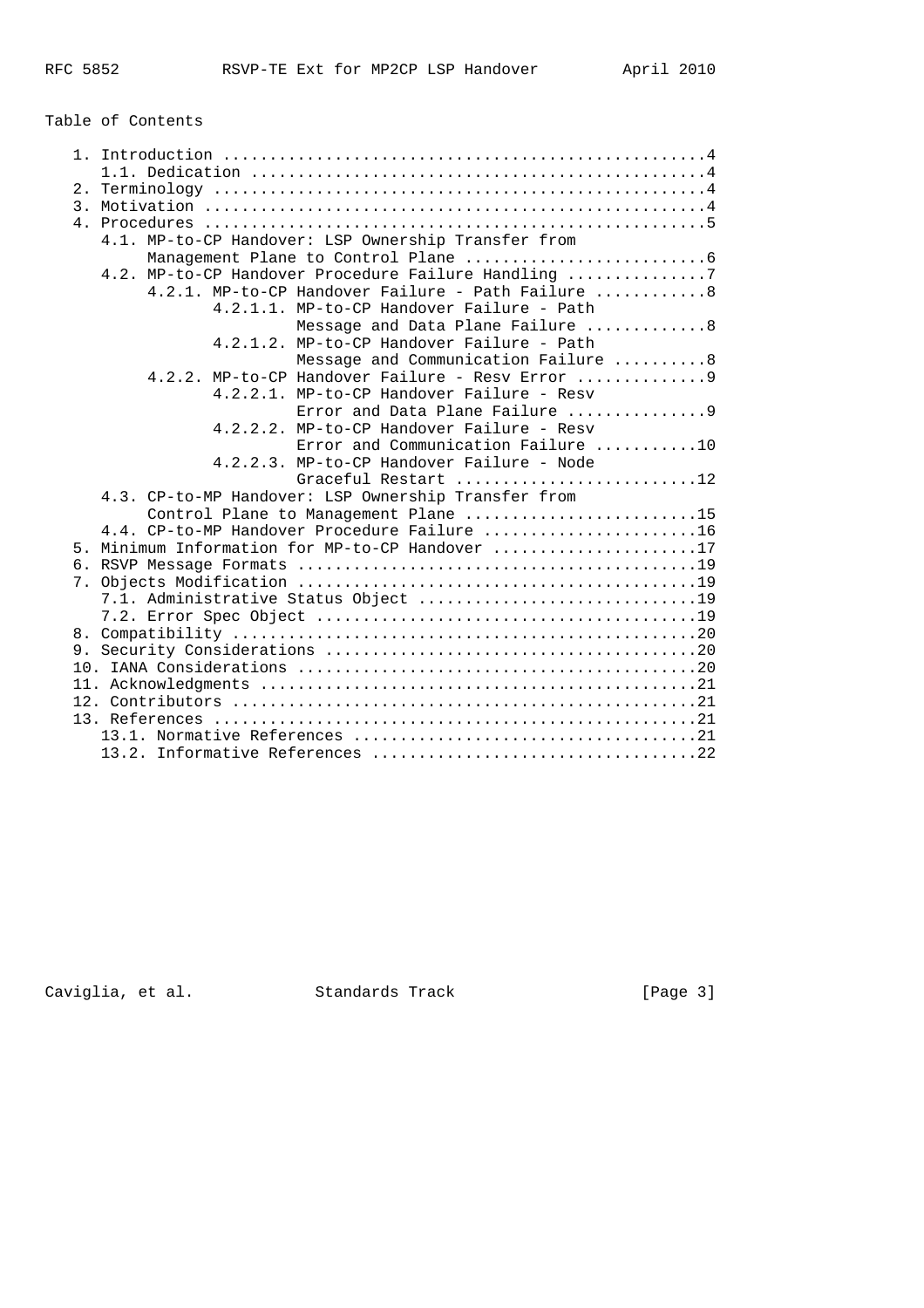## 1. Introduction

 In a typical traditional transport network scenario, Data Plane (DP) connections between two endpoints are controlled by means of a Network Management System (NMS) operating within the Management Plane (MP). NMS/MP is the owner of such transport connections, being responsible for their setup, teardown, and maintenance.

 The adoption of a Generalized MPLS (GMPLS) [RFC3945] Control Plane (CP) in a network that is already in service -- controlled by the NMS at the MP level -- introduces the need for a procedure able to coordinate a controlled Handover of a Data Plane connection from the MP to the CP.

 In addition, the control Handover in the opposite direction, from CP to MP should be possible as well. The procedures described in this memo can be applied to a Label Switched Path (LSP) in any DP switching technology and any network architecture.

 This memo describes an extension to GMPLS Resource reSerVation Protocol - Traffic Engineering (RSVP-TE) [RFC3471] [RFC3473] signaling that enables the Handover of connection ownership between the Management and the Control Planes. All Handover-related procedures are defined below. This includes the handling of failure conditions and subsequent reversion to original state. A basic premise of the extension is that the Handover procedures must never impact the exchange of user data on LSPs that are already established in the DP.

#### 1.1. Dedication

 We would like to dedicate this work to our friend and colleague Dino Bramanti, who passed away at the early age of 38. Dino has been involved in this work since its beginning.

2. Terminology

 The key words "MUST", "MUST NOT", "REQUIRED", "SHALL", "SHALL NOT", "SHOULD", "SHOULD NOT", "RECOMMENDED", "MAY", and "OPTIONAL" in this document are to be interpreted as described in [RFC2119].

3. Motivation

 The main motivation behind this work is the definition of a simple and very low-impact procedure that satisfies the requirements defined in [RFC5493]. Such a procedure is aimed at giving the transport network operators the chance to hand over the ownership of existing LSPs provisioned by NMS from the MP to the CP without disrupting user

Caviglia, et al. Standards Track [Page 4]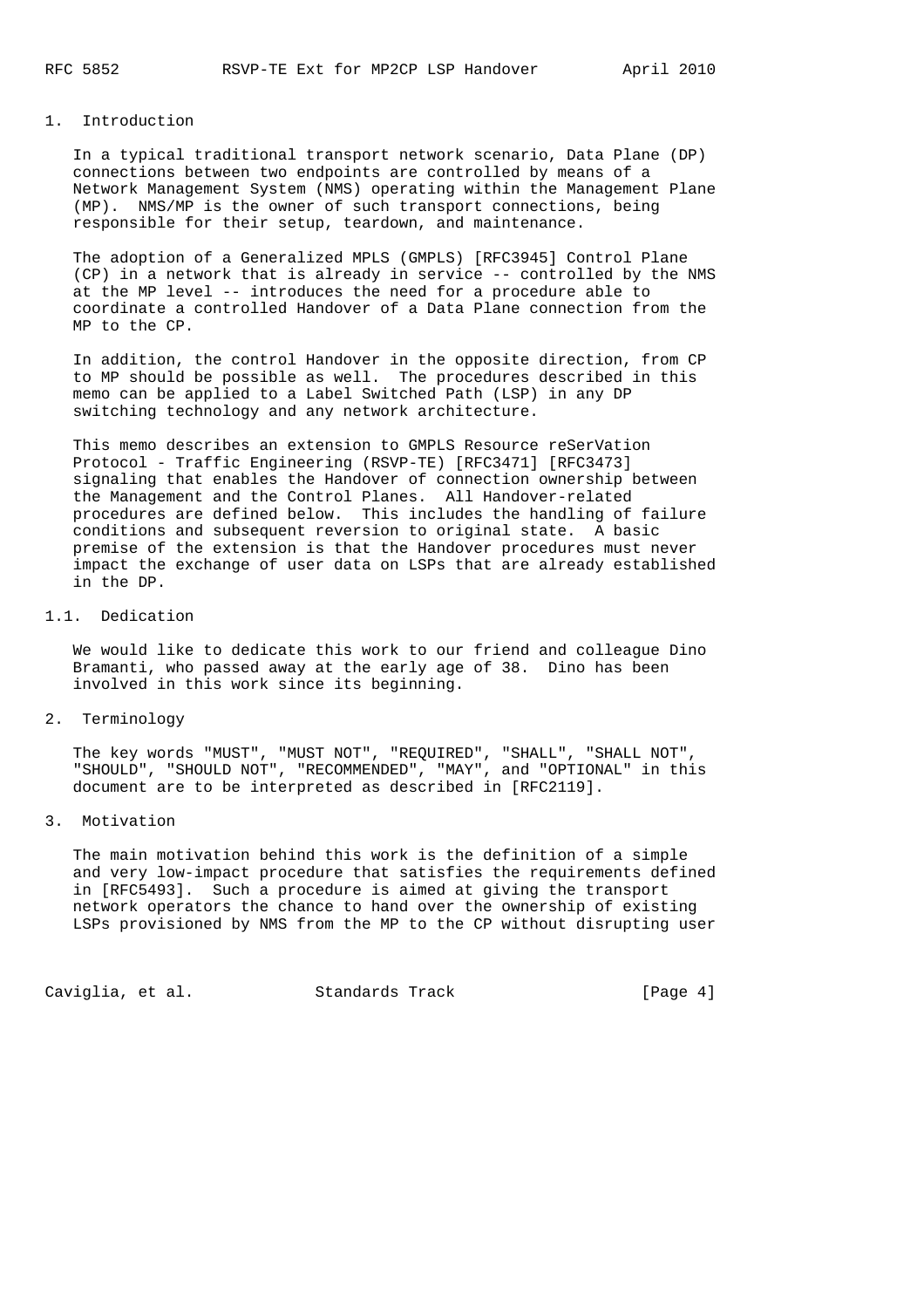traffic flowing on them. Handover from the MP to the CP (i.e., when existing DP connection ownership and control is passed from the MP to the CP) has been defined as a mandatory requirement, while the opposite operation, CP-to-MP Handover, has been considered as a nice to-have feature that can be seen as an emergency procedure to disable the CP and take manual control of the LSP. For more details on requirements and motivations, please refer to [RFC5493].

### 4. Procedures

 The modification defined in this document refers only to the ADMIN\_STATUS Object, that is, the message flow is left unmodified for both LSP setup and deletion. Moreover, a new Error Value is defined to identify the failure of a Handover procedure.

 The following paragraphs give detailed description of the "MP-to-CP Handover" and "CP-to-MP Handover" procedures, based on the use of a newly defined bit called "H bit".

 Just as when setting up an LSP using the CP [RFC3473], the Path message may contain full information about the explicit route including the links and labels traversed by the LSP. This information is encoded in the Explicit Route Object (ERO), and must be supplied by the MP using details recorded when the LSP was provisioned, or collected by the MP by inspecting the nodes along the path.

 Alternatively, and also just as when setting up an LSP using the CP [RFC3473], the ERO may include less information such that the details of the next hop have to be determined by each node along the LSP as it processes the Path message. This approach may be desirable when the full information is not available to the MP or cannot be passed to the head-end node when initiating the Handover from the MP to the CP.

 This section (Section 4) describes the general procedures and protocol extensions for MP-to-CP Handover, and it uses the case of a fully detailed ERO to describe the mechanism. Section 5 describes how each node behaves in the case of a limited amount of information in the ERO.

 Note that when Handover is being performed for a bidirectional LSP and the ERO contains full information including labels, the ERO SHOULD include both upstream and downstream labels. Per Section 5.1.1 of [RFC3473], the labels are indicated on an output basis; this means that the labels are used by the upstream node to create the LABEL\_SET Object and, for bidirectional LSPs, the UPSTREAM\_LABEL Object used in the outgoing Path message.

Caviglia, et al. Standards Track [Page 5]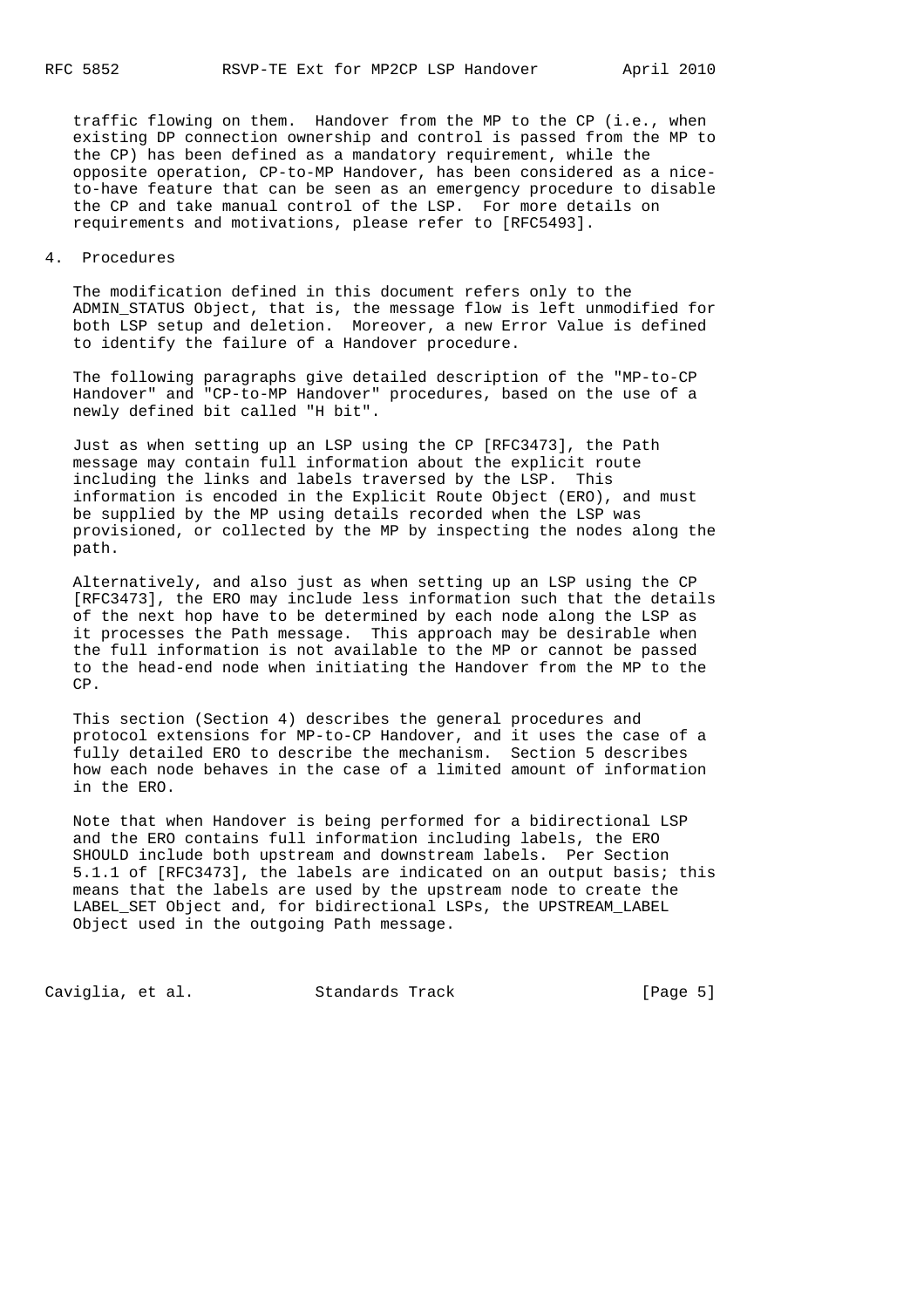4.1. MP-to-CP Handover: LSP Ownership Transfer from Management Plane to Control Plane

 The MP-to-CP Handover procedure MUST create an RSVP-TE session along the path of the LSP to be moved from the MP to the CP, associating it with the existing cross-connected resources owned by the MP (e.g., lambdas, time slots, or reserved bandwidth) and at the same time transferring their ownership to the CP.

 The operator instructs the ingress node to hand over control of the LSP from the MP to the CP. In this Handover mode, it supplies the exact path of the LSP including any resource reservation and label information.

 The ingress MUST check that no corresponding Path state exists and that corresponding Data Plane state does exist. If there is an error, this MUST be reported to the operator and further protocol action MUST NOT be taken.

 The ingress signals the LSP using a Path message with the H bit and R bit set in the ADMIN\_STATUS Object. In this mode of Handover, the Path message also carries an ERO that includes Label subobjects indicating the labels used by the LSP at each hop. The ingress MUST start the Expiration timer (see Section 4.2.1.2 for expiration of this timer). Such a timer SHOULD be configurable per LSP and have a default value of 30 seconds.

 Each Label Switching Router (LSR) that receives a Path message with the H bit set checks to see whether there is any matching Path state.

- o If matching Path state is found with the H bit set, this is a Path refresh and should be treated accordingly [RFC3473].
- o If matching Path state is found with the H bit clear, this is an error and MUST be treated according to the error case description in Section 4.2.1.1.
- o If no Path state is found, the LSR goes on to check whether there is any matching Data Plane state.
- o If no matching Data Plane state is found (including only partially matching Data Plane state), this is an error or a race condition. It MUST be handled according to the description in Section 4.2.1.1.

Caviglia, et al. Standards Track [Page 6]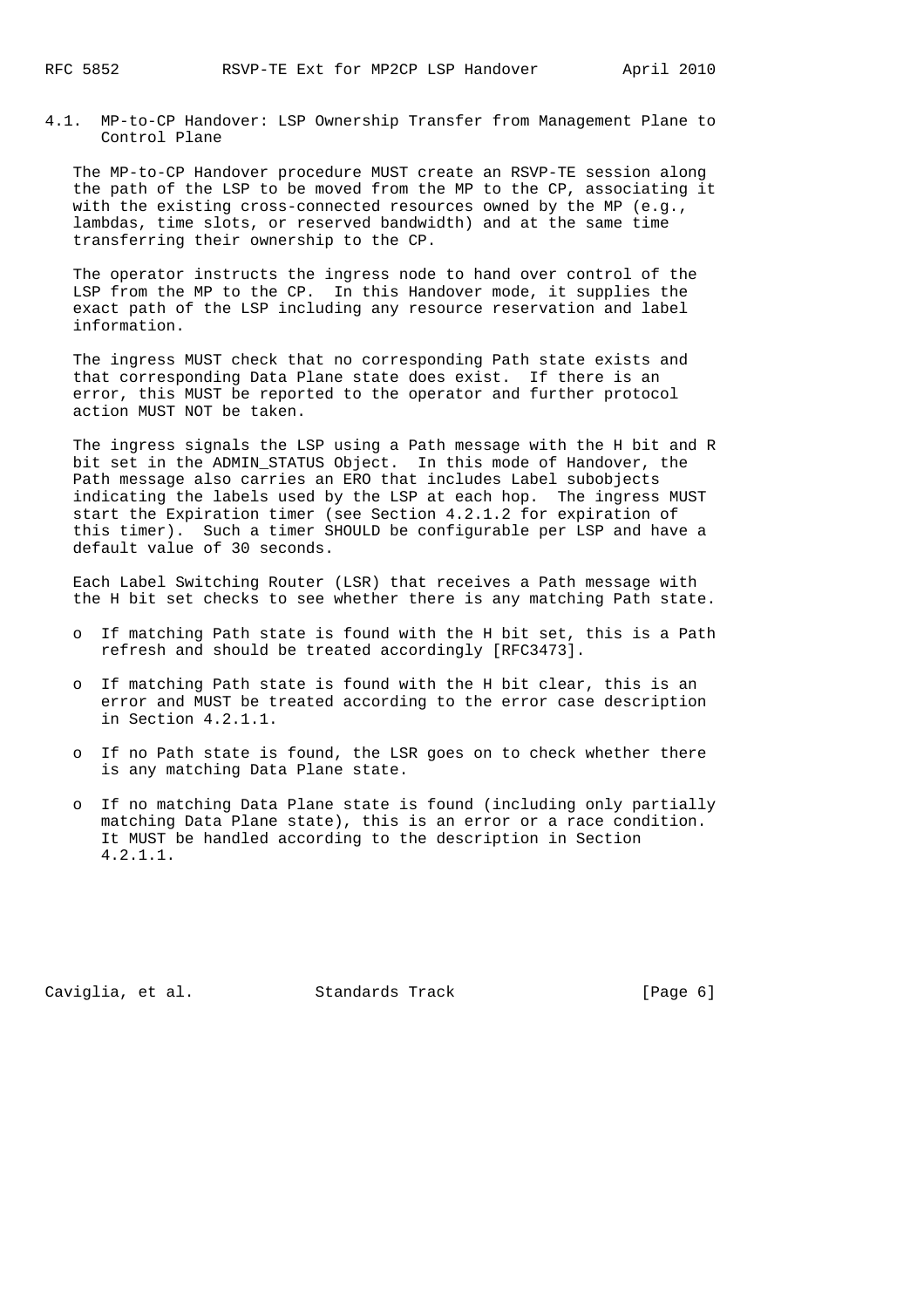o If matching Data Plane state is found, the LSR MUST save the Path state (including the set H bit), and it MUST forward the Path message to the egress. The LSR MUST retain any MP state associated with the LSP at this point.

 An egress LSR MUST act as any other LSR, except that there is no downstream node to which to forward the Path message. If all checks are passed, the egress MUST respond with a Resv with the H bit set.

 A transit LSR MUST process each Resv according to the normal rules of [RFC3473].

 When an ingress LSR receives a Resv message carrying the H bit set, it checks the Expiration timer.

- o If the timer is not running, the Resv is treated as a refresh and no special action is taken [RFC3473].
- o If the timer is running, the ingress MUST cancel the timer and SHOULD notify the operator that the first stage of Handover is complete. The ingress MUST send a Path message that is no different from the previous message except that the H bit MUST be clear.

 The Path message with the H bit clear will travel the length of the LSP and will result in the return of a Resv with the H bit clear according to normal processing [RFC3473]. As a result, the H bit will be cleared in the stored Path state at each transit LSR and at the egress LSR. Each LSR SHOULD release any associated MP state associated with the LSP when it receives the Path message with H bit clear, but MAY retain the information according to local policy for use in future MP processing.

 When the ingress receives a Resv with the H bit clear, the Handover is completed. The ingress SHOULD notify the operator that the Handover is correctly completed.

4.2. MP-to-CP Handover Procedure Failure Handling

 In the case of MP-to-CP Handover, two different failure scenarios can happen: Path Failure and Resv Failure. Moreover, each failure can be due to two different causes: DP Failure or Communication Failure. In any case, the LSP ownership MUST be immediately rolled back to the one previous to the Handover procedure. A section for each combination will be analyzed in the following.

Caviglia, et al. Standards Track [Page 7]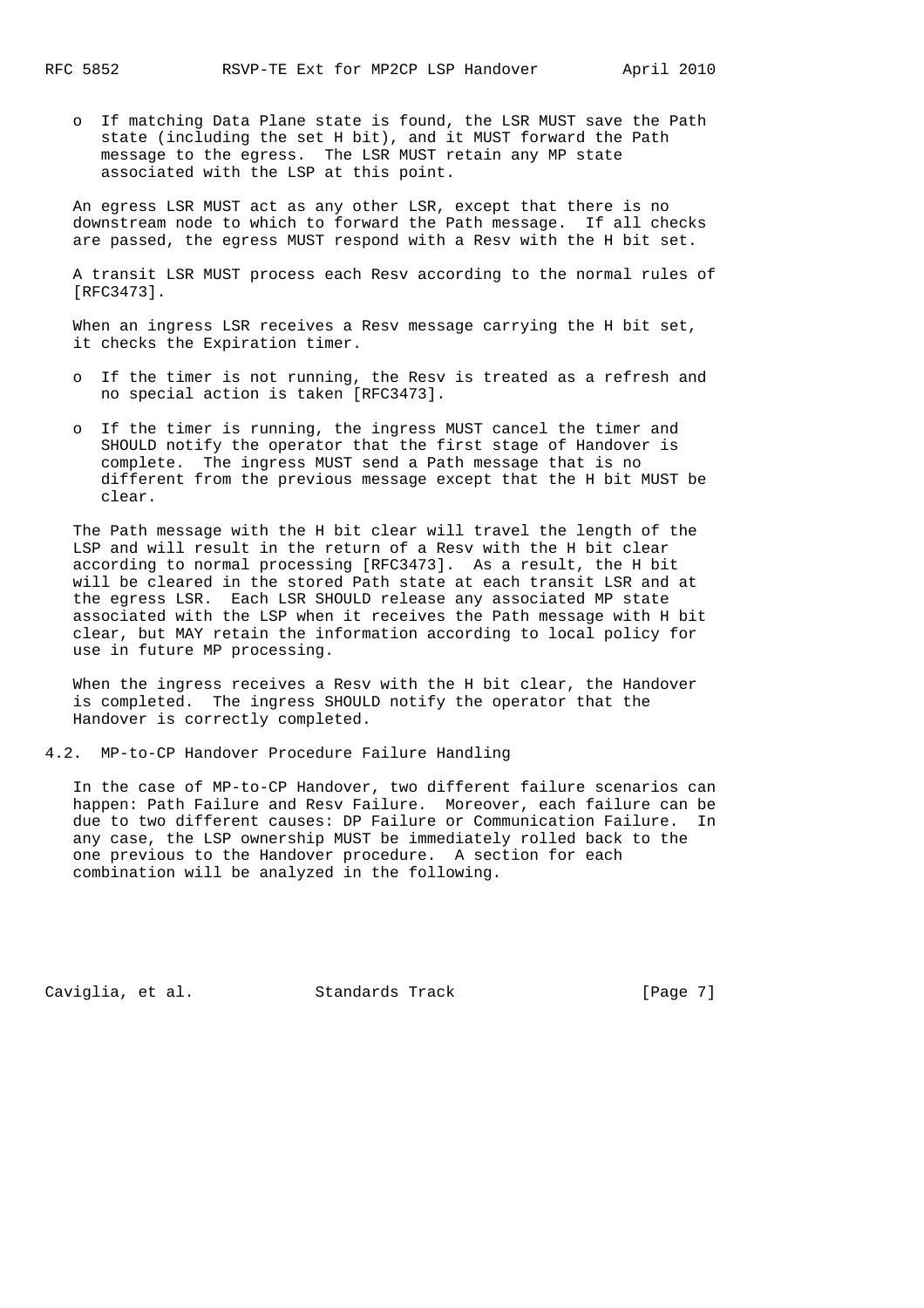# 4.2.1. MP-to-CP Handover Failure - Path Failure

4.2.1.1. MP-to-CP Handover Failure - Path Message and Data Plane Failure

 In the following paragraph, we will analyze the case where the Handover procedure fails during the Path message processing.



Figure 1: MP2CP - Path Msg and DP Failure

 If an error occurs, the node detecting the error MUST respond to the received Path message with a PathErr message, and MUST abort the Handover procedure. The PathErr message SHOULD have the Path\_State\_Removed flag set [RFC3473], but implementations MAY retain their local state and wait for Path state timeout as per normal RSVP processing.

 Nodes receiving a PathErr message MUST follow standard PathErr message processing and the associated DP resources MUST NOT be impacted. If the local CP state indicates that a Handover is in progress (based on the H bit in the Path message), the LSR MUST revert the LSP ownership to the MP.

4.2.1.2. MP-to-CP Handover Failure - Path Message and Communication Failure

 Other possible scenarios are shown in the following figures and are based on the inability to reach a node along the path of the LSP.

 The below scenario postulates the use of a reliable message delivery based on the mechanism defined in [RFC2961].

Caviglia, et al. Standards Track [Page 8]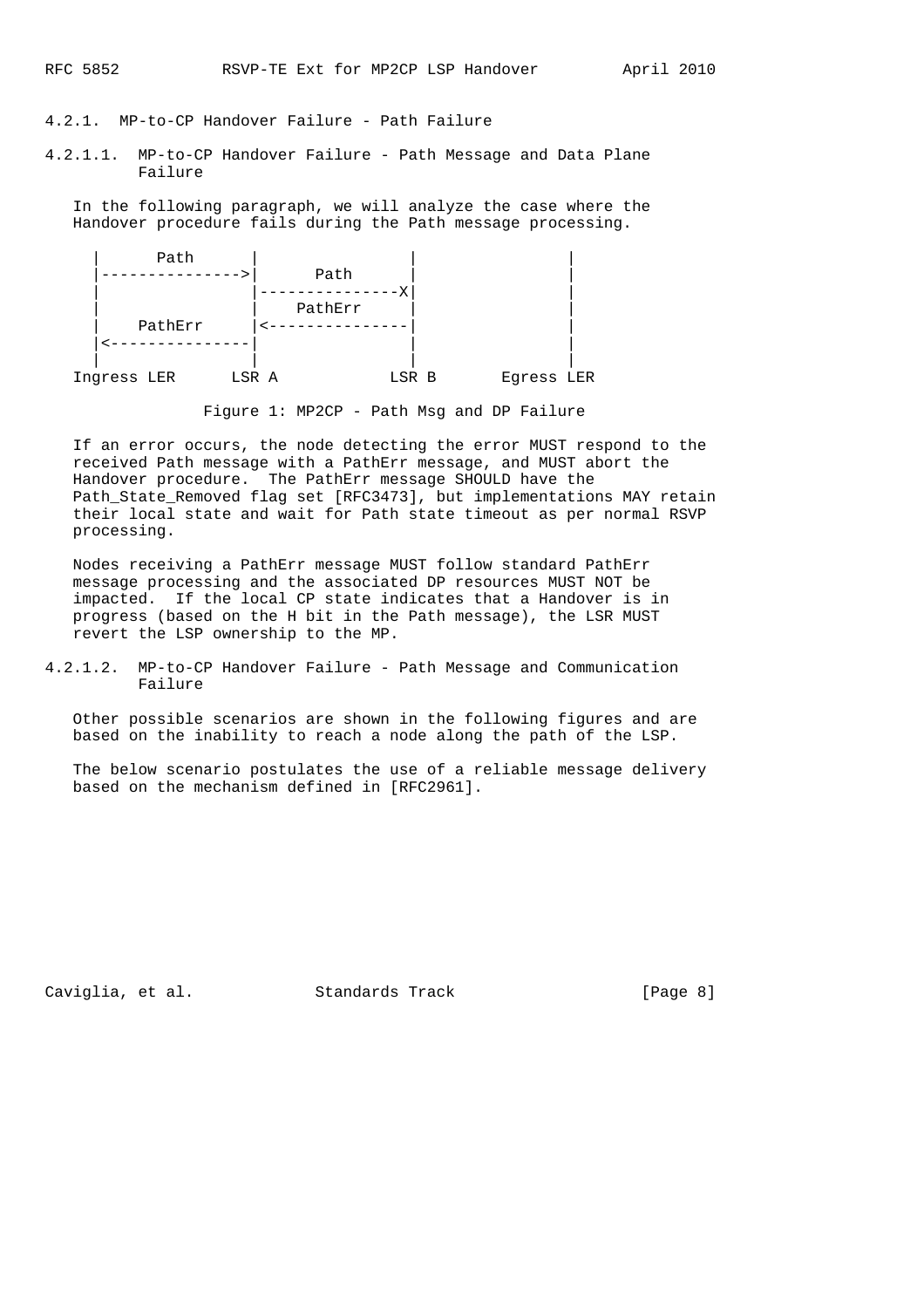

 Figure 2: MP2CP - Path Msg and Communication Failure (Reliable Delivery)

 The Path message sent from LSR A towards LSR B is lost or does not reach the destination for any reason. As a reliable delivery mechanism is implemented, LSR A retransmits the Path message for a configurable number of times, and if no ack is received, the Handover procedure will be aborted (via the Expiration timer).

 In the next scenario RSVP-TE messages are sent without reliable message delivery, that is, no [RFC2961] MessageID procedure is used.

| Path          |           |       |           |            |  |
|---------------|-----------|-------|-----------|------------|--|
| . <u>.</u> .  | Path      |       |           |            |  |
|               | $------X$ |       |           |            |  |
|               |           |       |           |            |  |
| TIMER EXPIRES |           |       |           |            |  |
| Path Tear     | Path Tear |       | Path Tear |            |  |
|               |           |       |           |            |  |
|               |           |       |           |            |  |
| Ingress LER   | LSR A     | LSR B |           | Eqress LER |  |

 Figure 3: MP2CP - Path Msg and Communication Failure (No Reliable Delivery)

 If the Resv message is not received before the expiration of the Expiration timer, the Handover procedure is aborted as described in Section 4.2.1.1. Please note that any node that has forwarded a Path (LSR A), i.e., has installed local path state, will send a PathTear when that state is removed (according to [RFC2205]).

4.2.2. MP-to-CP Handover Failure - Resv Error

4.2.2.1. MP-to-CP Handover Failure - Resv Error and Data Plane Failure

 In the case of a failure occurrence during the Resv message processing (in case there has been any change in the Data Plane during the signaling), the node MUST send a PathErr message [RFC2205] in the upstream direction. The PathErr message is constructed and

Caviglia, et al. Standards Track [Page 9]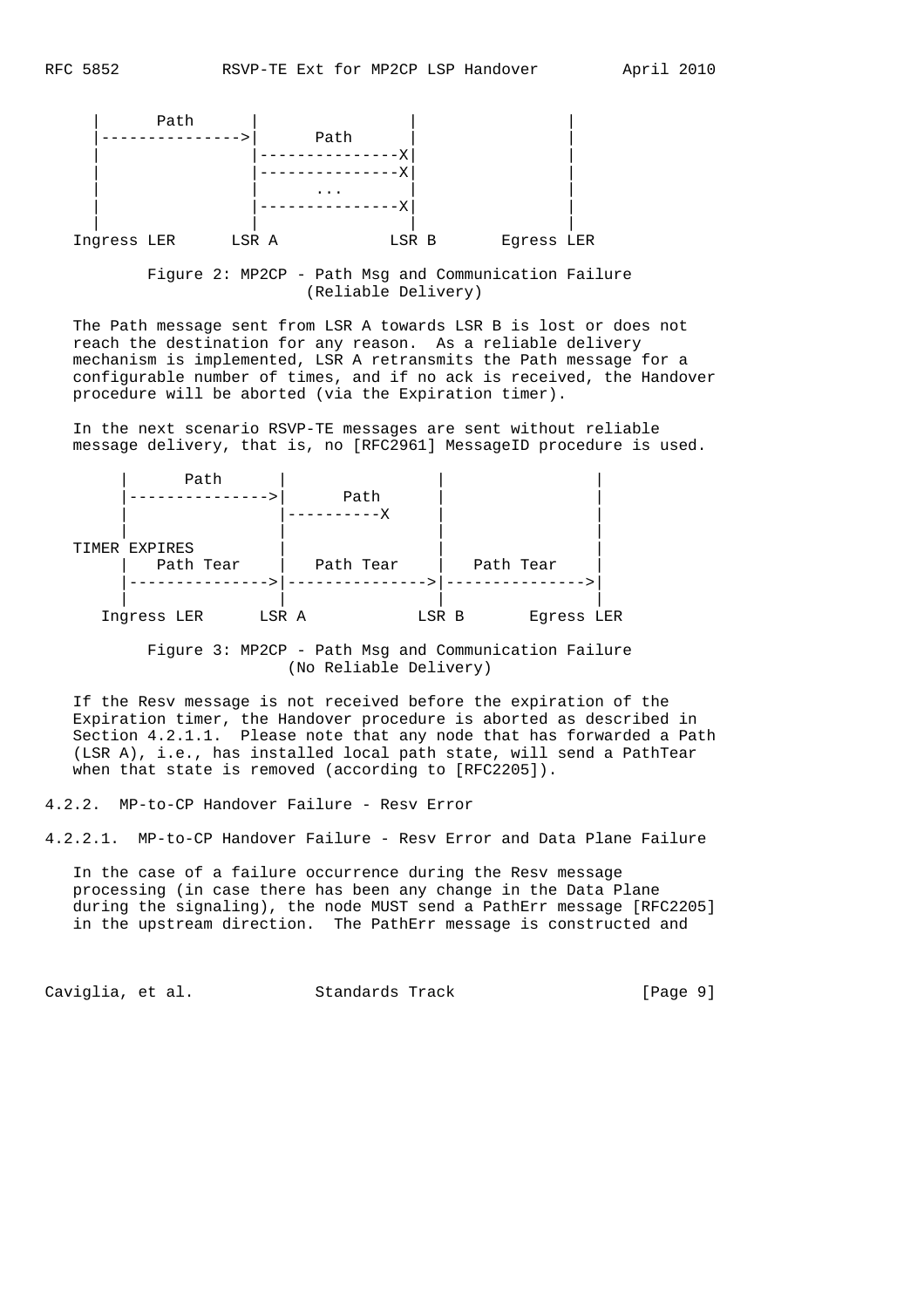processed as defined above in Section 4.2.1.1. The failure detection node MUST also send a PathTear message downstream. The PathTear message is constructed and processed as defined above in Section 4.2.1.1.



Figure 4: MP2CP - Resv Error and DP Failure

 In the case shown in Figure 4, the failure occurs in LSR A. A PathTear message is sent towards B and a PathErr message (with ErrorCode set to "Handover Procedure Failure") is sent in the upstream direction. The PathErr and PathTear messages remove the Path state established by the Path messages along the nodes of the LSP and abort the Handover procedure.

 Please note that the failure occurred after the Handover procedure was successfully completed in LSR B, but Handover state will still be maintained locally as, per Section 4.1, a Path message with the H bit clear will have not yet been sent or received. A node that receives a PathTear when it has Path state with the H bit set MUST remove Path state, but MUST NOT change Data Plane state. It MUST return LSP ownership to the MP.

4.2.2.2. MP-to-CP Handover Failure - Resv Error and Communication Failure

 When a Resv message cannot reach one or more of the upstream nodes, the procedure is quite similar to the one previously seen about the Path message. Even in this case, it is possible to distinguish two different scenarios.

Caviglia, et al. Standards Track [Page 10]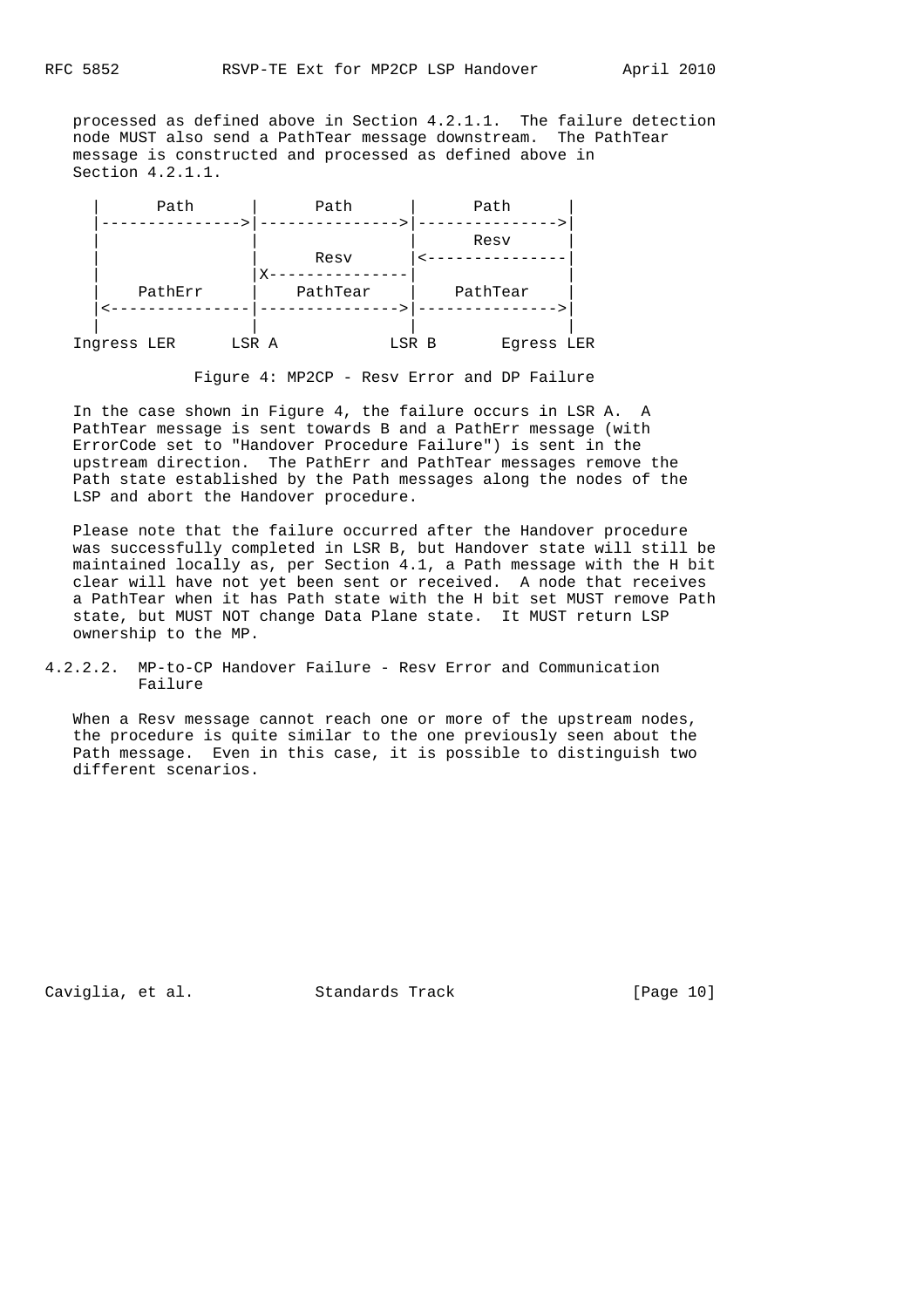In the first scenario we consider the utilization of a reliable message delivery based on the mechanism defined in [RFC2961]. After a correct forwarding of the Path message along the nodes of the LSP, the Egress LSR sends a Resv message in the opposite direction. It might happen that the Resv message does not reach the ingress Label Edge Router (LER) or an LSR, say LSR A. LSR B MUST send a Resv message again for a configurable number of times and then, if the delivery does not succeed, the adoption procedure will be aborted (via the Expiration timer).

| Path | Path    | Path |
|------|---------|------|
|      |         | Resv |
|      | Resv    |      |
|      | $X - -$ |      |
|      | X-      |      |
|      | $\cdot$ |      |
|      | Χ       |      |
|      |         |      |

Ingress

LSR A LSR B Egress LER

 Figure 5: MP2CP - Resv Error and Communication Failure (Reliable Delivery)

 Considering that the Resv message did not manage to reach LSR A, it is highly probable that the PathErr would fail too. Due to this fact, the Expiration timer is used on the ingress LER after sending the path and on LSR A after forwarding it. When the timer expires, if no Resv or PathErr message is received, the Handover procedure is aborted as described in Section 4.2.1.1 and the LSP ownership is returned to the Management Plane.

 Figure 6, on the other hand, shows the scenario in which no reliable delivery mechanism is implemented.

Caviglia, et al. Standards Track [Page 11]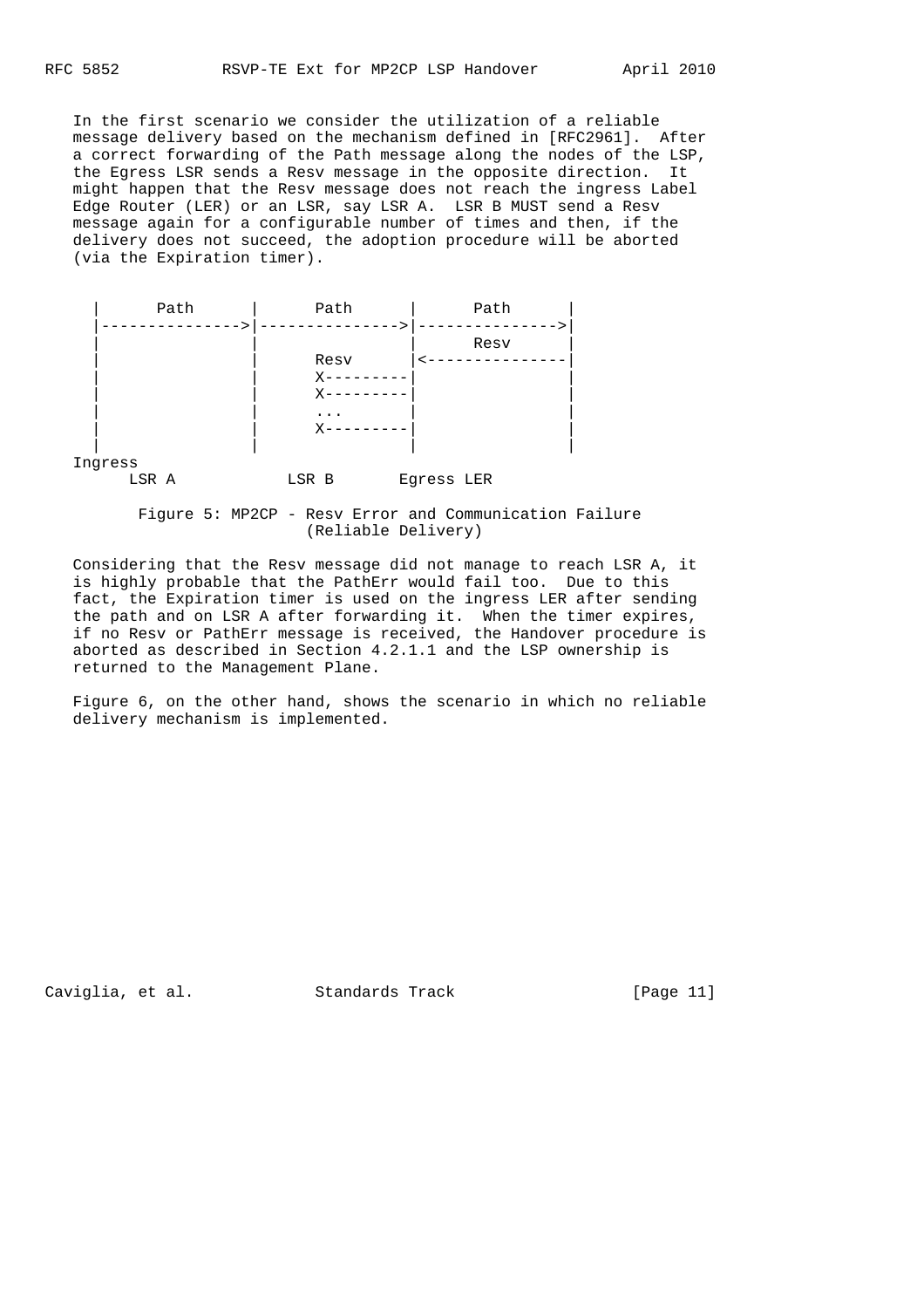

 Figure 6: MP2CP - Resv Error and Communication Failure (No Reliable Delivery)

 If no Resv message is received before the Expiration timer expires, the ingress LER follows the same procedure defined in Section 4.1.

4.2.2.3. MP-to-CP Handover Failure - Node Graceful Restart

 If node restart and graceful restart are enabled, then one of the following scenarios will happen.

Case I - Finite Restart Time

 In this case, the Restart Time (see [RFC3473]) is finite, i.e., not a value of 0xffffffff. In the sequence diagram below, assume LSR A restarts. If the ingress LER does not receive the Resv message in time, it MUST abort the Handover process by generating a PathTear message downstream. Also, if LSR A does not complete the restart process within the restart time interval, then LSR B MUST start tearing down all LSPs between LSR A and LSR B and this includes the LSP that is being used to carry out the Handover of MP resources to the CP. LSP B MUST generate a PathTear message downstream and a PathErr message upstream. Both LSR B and the egress LER MUST NOT release the DP resources because, in both nodes, the H bit is set in the local Path state.

Caviglia, et al. Standards Track [Page 12]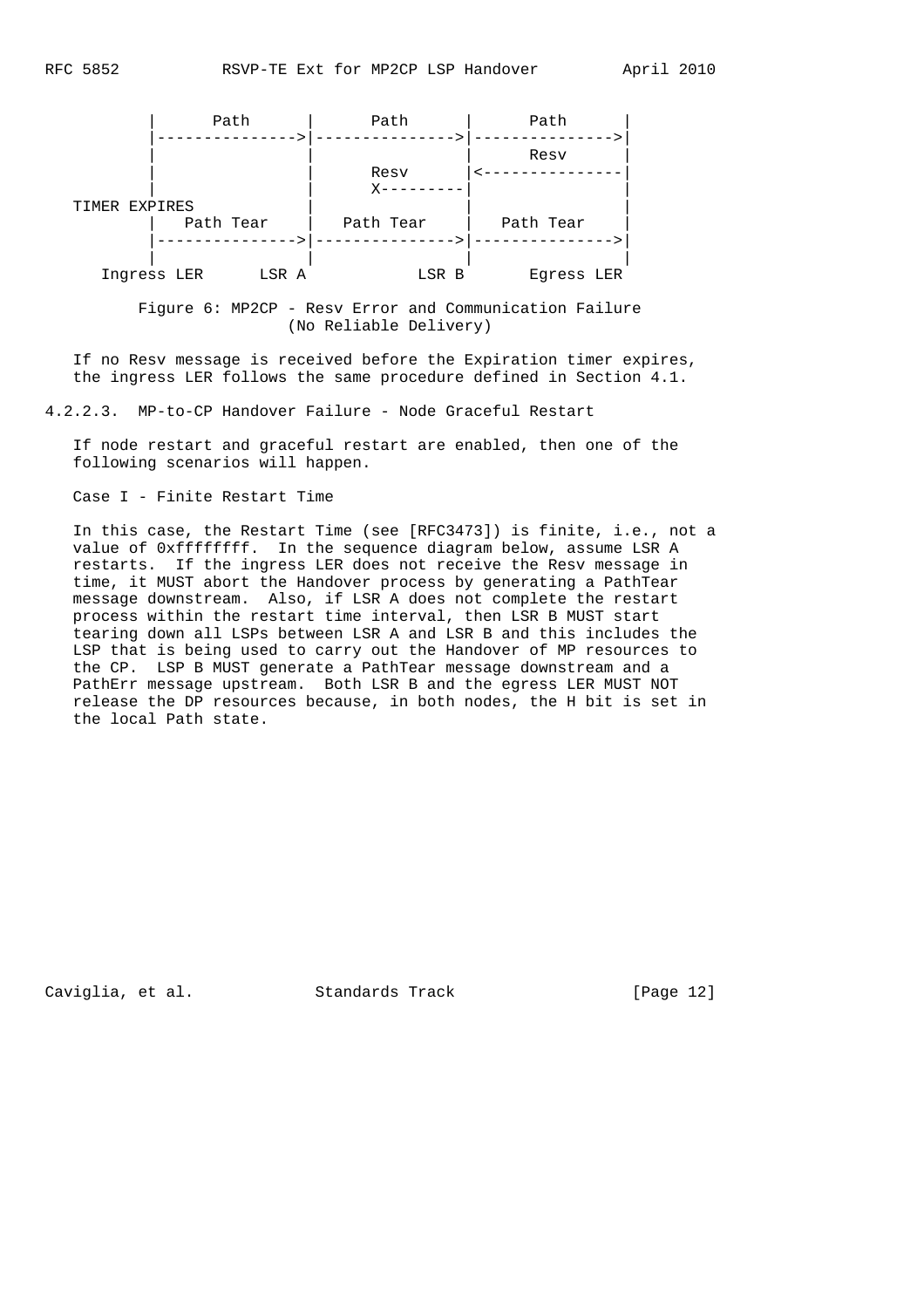

Figure 7: MP2CP - Node Graceful Restart - Case I

Case II - Infinite Restart Time

 In this case, the Restart Time (see [RFC3473]) indicates that the restart of the sender's Control Plane may occur over an indeterminate interval, i.e., is 0xffffffff. The sequence is quite similar to the previous one. In this sequence, the restart timer will not expire in LSR B since it is run infinitely. Instead, after LSR A restarts, LSR B MUST start the recovery timer. The recovery timer will expire since there will be no Path message with the RECOVERY LABEL received from LSR A given the ingress node had already removed the local Path state after it aborts the Handover process. Thus, LSR B MUST tear down the specific LSP that is being used to convert the MP resources to CP by generating a PathTear message downstream and PathErr message upstream. Similarly to the previous case, both LSR B and the egress LER MUST NOT release the DP resources because the H bit is set in the local Path state.

Caviglia, et al. Standards Track [Page 13]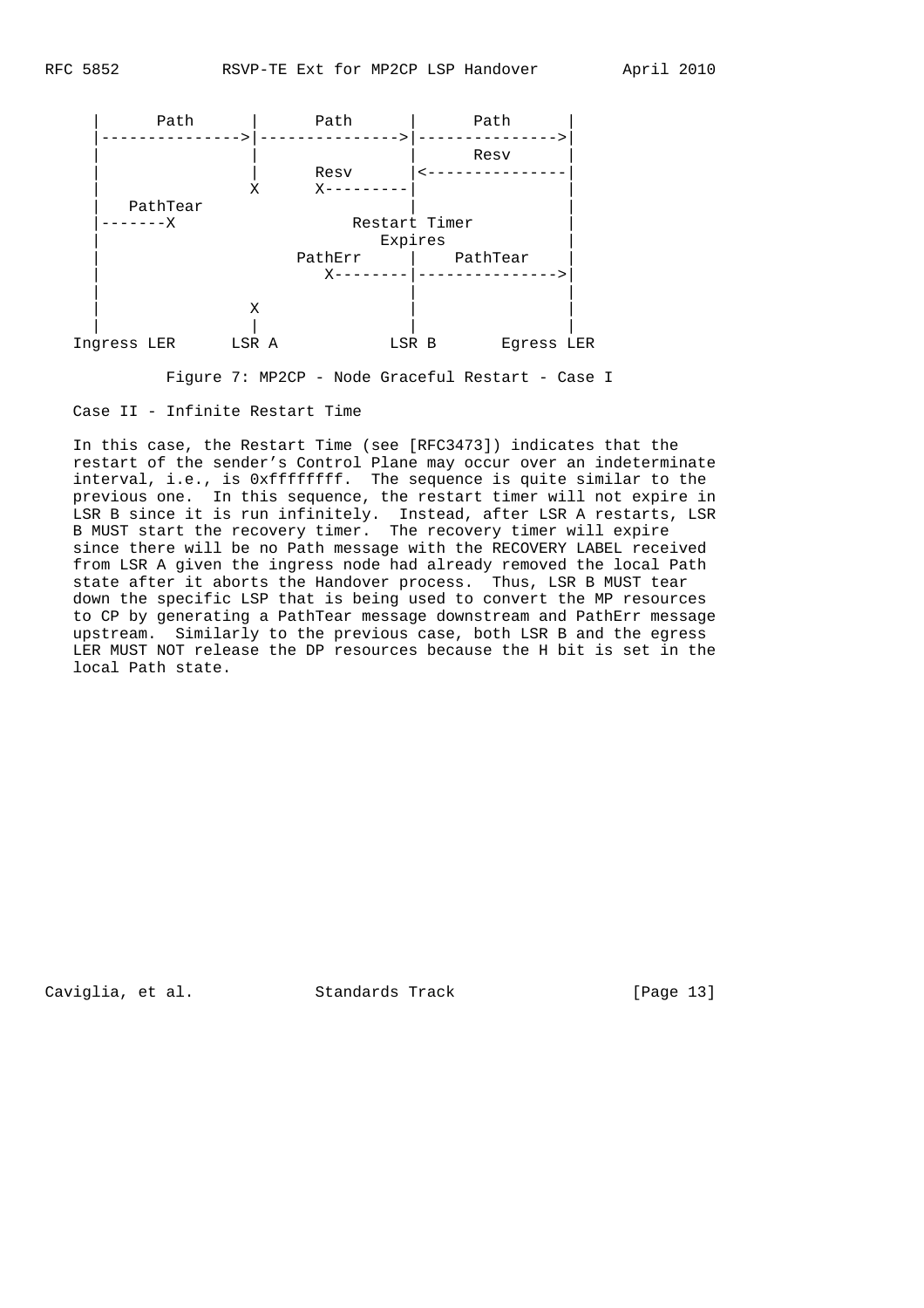

Figure 8: MP2CP - Node Graceful Restart - Case II

Case III

 In this case, the ingress LER does not abort the Handover process. When LSR A restarts, the ingress LER detects the restart and MUST re-generate the Path message with the H bit set in order to restart the Handover.

 When LSR B receives the Path message, it sees the H-bit set on the message and also sees that it has the H-bit set in its own state and that it has sent the Resv. But it is also aware that LSR A has restarted and could have sent a Path message with a RECOVERY LABEL object. LSR B may attempt to resume the Handover process or may abort the Handover. This choice is made according to local policy.

 If resuming the Handover, LSR B MUST treat the received Path message as a retransmission, and MUST retransmit its Resv. If aborting Handover, LSR B MUST return a PathErr and MUST send a PathTear downstream. In both cases, LSR B MUST NOT modify the DP state.

Caviglia, et al. Standards Track [Page 14]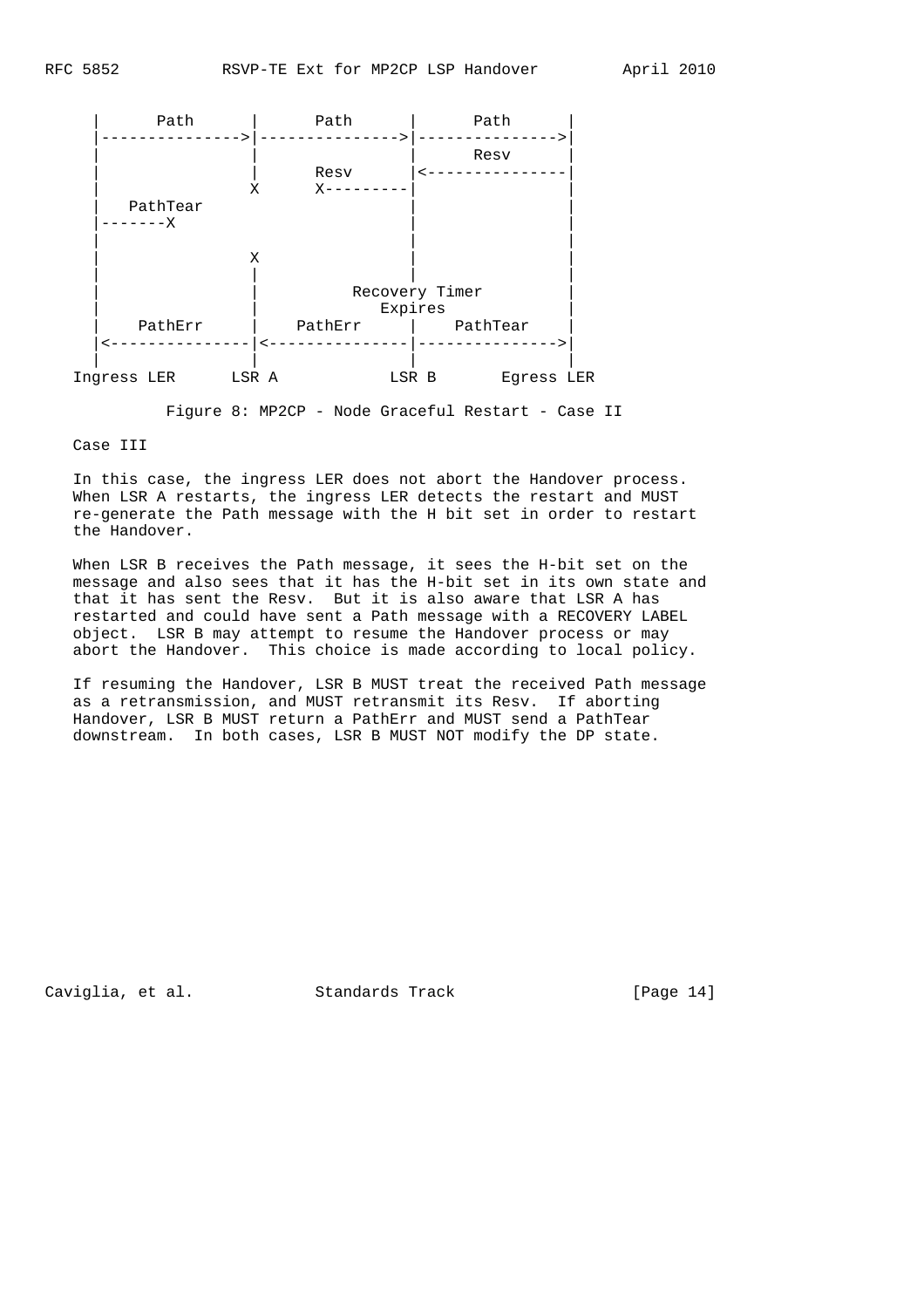

Figure 9: MP2CP - Node Graceful Restart - Case III

4.3. CP-to-MP Handover: LSP Ownership Transfer from Control Plane to Management Plane

 Let's now consider the case of LSP ownership transfer from Control Plane to Management Plane. Also in this section, we will analyze the Handover procedure success and failure.

 The scenario is still a DP connection between two nodes acting as ingress and egress for a LSP, but in this case, the CP has the ownership and control of the LSP. The CP-to-MP Handover procedure MUST delete the existing RSVP-TE session information and MUST NOT affect the cross-connected resources, but just move their ownership to the MP.

 In other words, after LSP ownership transfer from CP to MP, the LSP is no longer under the control of RSVP-TE, which is no more able to "see" the LSP itself. The CP-to-MP Handover procedure MUST be a standard LSP deletion procedure as described in Section 7.2.1 of [RFC3473]. The procedure is initiated at the ingress node of the LSP by an MP entity. The ingress node and MP exchange the relevant information for this task and then propagate it over CP by means of RSVP-TE tear down signaling as described below.

 The ingress node MUST send a Path message in the downstream direction with Handover and Reflect bits set in the ADMIN\_STATUS Object. No action is taken over the DP and transit LSRs must forward such message towards the egress node. All of the nodes MUST keep track of the procedure storing the H bit in their local Path and Resv states. Then, every node waits for the H bit to be received within the related Resv message. After the Resv message is received by the ingress LER, it MUST send a PathTear message in order to clear the

Caviglia, et al. Standards Track [Page 15]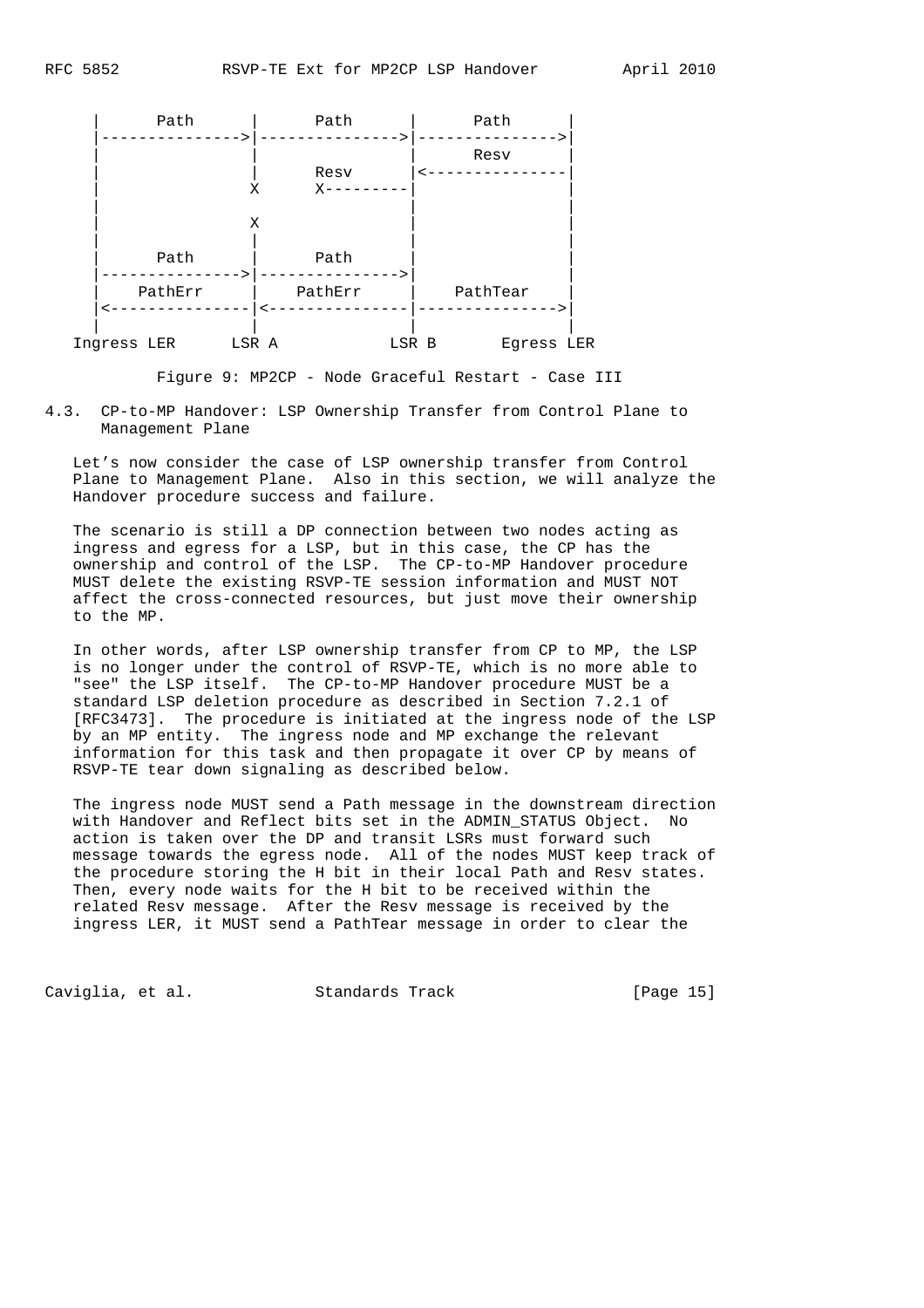whole LSP information recorded on the RSVP-TE data structures of the nodes. Downstream nodes processing a PathTear message that follows a Path message with the H bit set, MUST NOT remove any associated Data Plane state. In other words, a normal LSP tear down signaling is exchanged between nodes traversed by the LSP, but the H bit set in the Path message indicates that no DP action has to correspond to CP signaling.

## 4.4. CP-to-MP Handover Procedure Failure

 Failures during CP-to-MP Handover procedure MUST NOT result in the removal of any associated Data Plane state. To that end, when a Resv message containing an ADMIN\_STATUS Object with the H bit not received during the period of time described in Section 7.2.2. of [RFC3473] different processing is required. While the H bit is set in the Path state, a node MUST NOT send a PathTear when a failure is detected. Instead, the failure is reported upstream using a PathErr. The only node that can send a PathTear is the ingress node, and it can only do this as a step in the procedures specified in this document. This applies to both MP-to-CP and CP-to-MP Handover. The ingress node MAY choose to report the failure in the CP-to-MP Handover procedure via the MP.

 The CP-to-MP Handover procedure can also fail due to two causes: PathTear lost or node down. In the former case, if the LSP is not under MP control after the Expiration timer elapses, a manual intervention from the network operator is requested, while in the latter case, different scenarios may happen:

- CASE I - Path message and node down



Figure 10: Case I - Path Message and Node Down

 Per [RFC3473], Section 7.2.2, the ingress node should wait for a configurable amount of time (30 seconds by default) and then send a PathTear message. In this case, the normal deletion procedure MUST

Caviglia, et al. Standards Track [Page 16]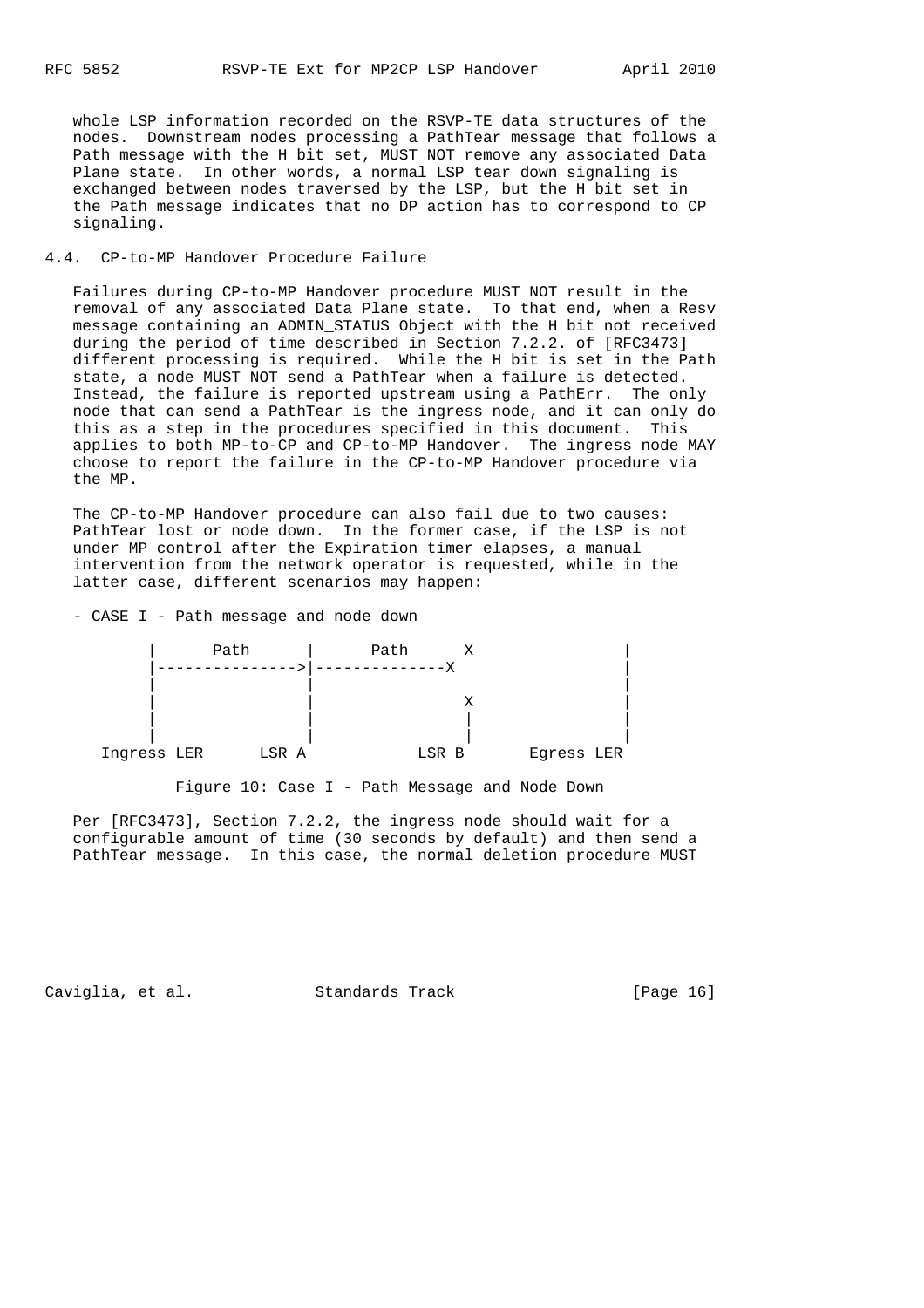NOT be followed. When the Expiration timer elapses, a manual intervention from network operator is requested and normal, i.e., pre-CP-to-MP Handover, LSP processing continues.

- CASE II - Resv message and node down



Figure 11: Case II - Resv Message and Node Down

 The procedure to be followed is the same depicted in CASE I. The network operator can ask for the automatic CP-to-MP procedure again after the failed node comes back up. Per [RFC3473], section 7.2, the nodes will forward the new Path and Resv messages correctly.

- CASE III - PathTear message and node down

|             | Path     | Path                  | Path            |
|-------------|----------|-----------------------|-----------------|
|             | Resv     | Resv                  | Resv            |
|             | PathTear | PathTear<br>--------X | X               |
| Ingress LER | LSR A    | LSR B                 | Х<br>Egress LER |

Figure 12: Case III - PathTear Message and Node Down

 This scenario can be managed as a normal PathTear lost described above in this section.

5. Minimum Information for MP-to-CP Handover

 As described in Section 4, it is also possible for the ERO to contain less than the full set of path information for the LSP being handed over. This arises when only a minimal set of information is handed

Caviglia, et al. Standards Track [Page 17]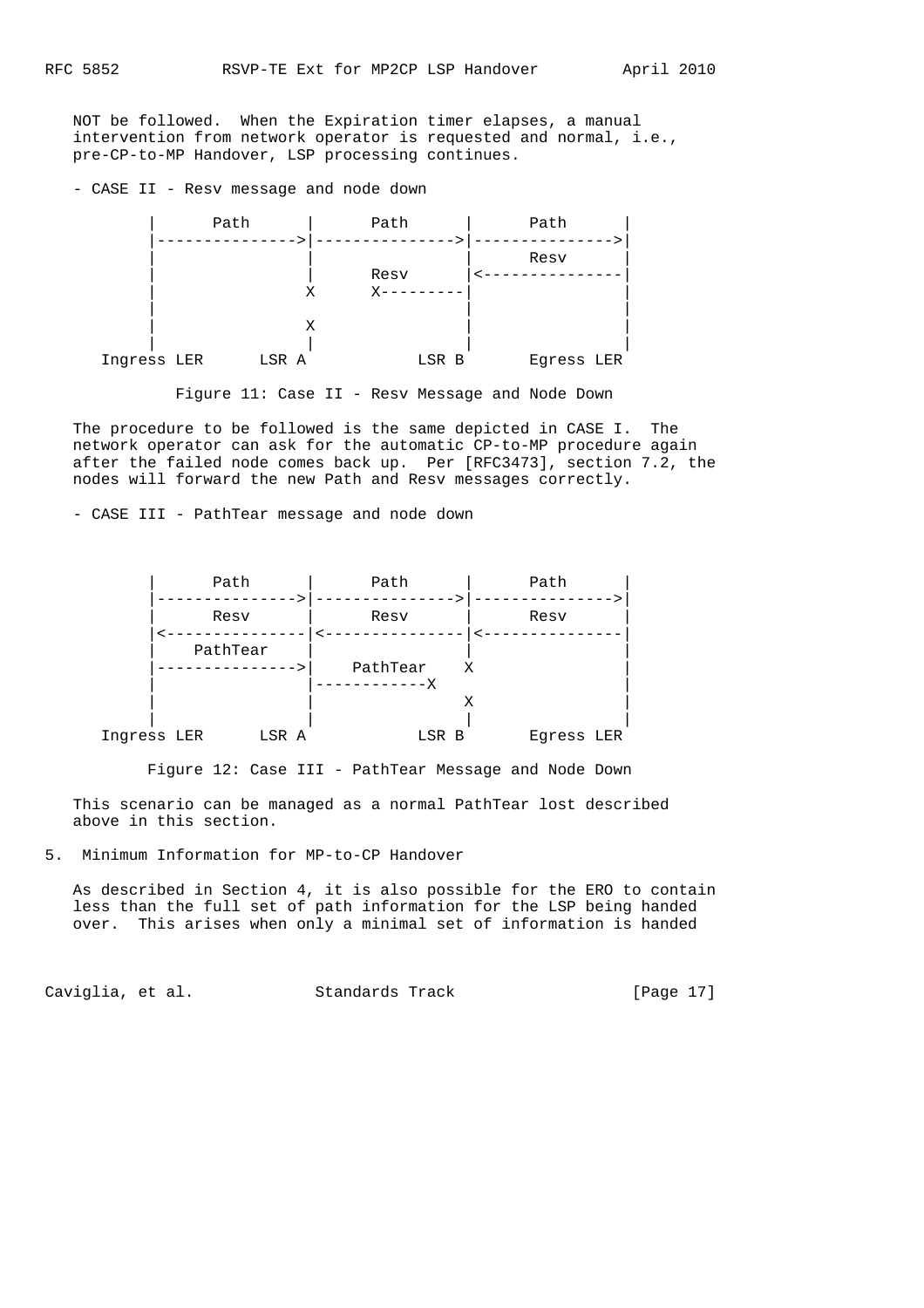to the CP by the MP at the LSP's head-end. Instead of collecting all of the LSP information (including the labels) and formatting it into an ERO, as described in Section 4, it is possible to start with a minimum amount of information. The full ERO method and the partial/no ERO method are not mutually exclusive; support of both methods is required.

 At the ingress node, the information needed to specify the LSP is the outgoing interface ID, upstream label, and downstream label of this interface and egress node ID. The remaining information about an existing LSP can then be collected hop by hop, as the signaling is going on, by looking up the cross-connection table in the DP at each node along the LSP path.

 Starting from the information available at the ingress LER about the outgoing interface ID of that ingress node, the incoming interface ID of the next hop can be found by looking up the link resource table/ database in the LER itself.

 The Path message is hence built with the LABEL\_SET Object ([RFC3473]) and the UPSTREAM\_LABEL Object ([RFC3473]), where the upstream label and downstream label of ingress outgoing interface of the LSP are included in these two objects. In addition to the above mentioned objects, the Path message MUST include the ADMIN\_STATUS Object with the H bit set, as already defined in previous chapters for the detailed ERO-based way of proceeding. Such a Handover Path is sent to the incoming interface of the next hop. When this Path message reaches the second node along the LSP, the information about incoming interface ID and the upstream and downstream labels of this interface is extracted from it, and it is used to find next hop outgoing interface ID and the upstream/downstream labels by looking up the DP cross-connection table.

 After having determined, in this way, the parameters describing the LSPs next hop, the outgoing Path message to be sent is built replacing the LABEL\_SET Object and UPSTREAM\_LABEL Object content with the looked-up values of upstream and downstream labels.

 By repeating this procedure for each transit node along the LSP, it is possible to make the Handover Path message reach the egress node, exactly following the LSP that is in place over DP. The ERO MAY, in this case, be included in the Path message as an optional object, and MAY be filled with the LSP-relevant information down to either the port level with the interface ID or the label level with upstream and downstream labels. The ERO can be used to check the consistency of resource in the DP down to the port level or label level at each intermediate node along the LSP.

Caviglia, et al. Standards Track [Page 18]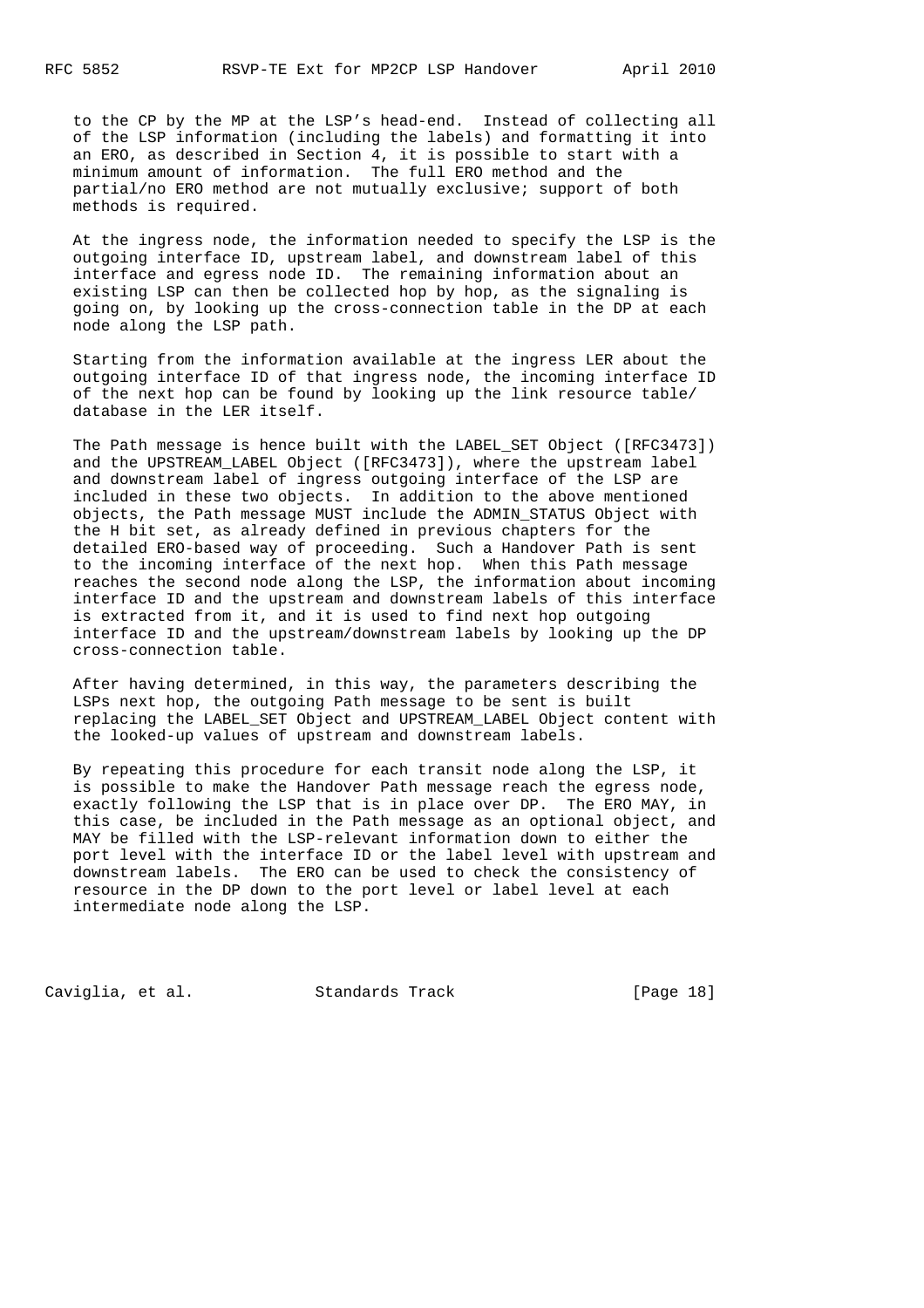Where the DP path continues beyond the egress, by indicating the Egress label at the head-end of an LSP, the traffic can be directed to the right destination. The GMPLS signaling procedure for egress control is described in [RFC4003]

6. RSVP Message Formats

 This memo does not introduce any modification in RSVP messages object composition.

7. Objects Modification

 The modifications required concern two RSVP objects: the ADMIN\_STATUS and ERROR\_SPEC Objects.

7.1. Administrative Status Object

 This memo introduces a new flag into the ADMIN\_STATUS Object. The ADMIN\_STATUS Object is defined in [RFC3473]. This document uses the H bit of the ADMIN\_STATUS Object. The bit is bit number 25.

7.2. Error Spec Object

 It is possible that a failure, such as the loss of the Data Communication Network (DCN) connection or the restart of a node, occurs during the LSP ownership handing over. In this case, the LSP Handover procedure is interrupted, the ownership of the LSP must remain with the ownership prior to the initiation of the Handover procedure. It is important that the transaction failure not affect the DP. The LSP is kept in place and no traffic hit occurs.

 The failure is signaled by a PathErr message in the upstream direction and PathTear messages in the downstream direction. The PathErr messages include an ERROR\_SPEC Object specifying the causes of the failure.

 This memo introduces a new Error Code (with different Error Values) into the ERROR\_SPEC Object, defined in [RFC2205].

 The defined Error Code is "Handover Procedure Failure", and its value is 35. For this Error Code, the following Error Value sub-codes are defined:

- 1 = Cross-connection mismatch
- 2 = Other failure

Caviglia, et al. Standards Track [Page 19]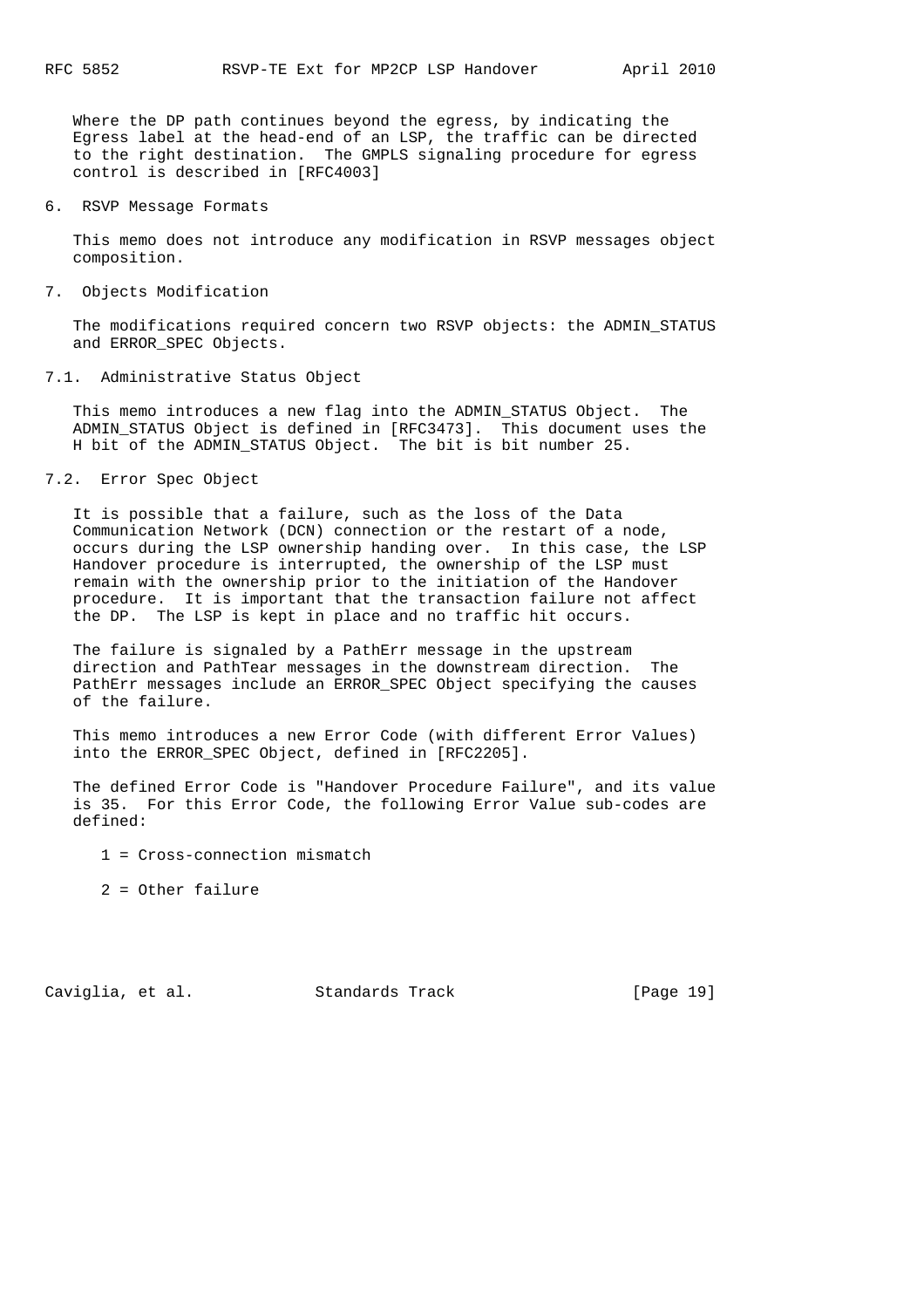# 8. Compatibility

 The main requirement for the Handover procedure to work is that all nodes along the path MUST support the extension defined in this document. This requirement translates to an administrative requirement as it is not enforced at the protocol level. As defined, non-supporting nodes will simply propagate the H bit without setting local state. This may result in an impact on data traffic during the Handover procedure.

### 9. Security Considerations

 The procedures described in this document rely completely on RSVP-TE messages and mechanism. The use of the H bit being set in the ADMIN\_STATUS Object basically informs the receiving entity that no operations are to be done over the DP as a consequence of such special signaling flow. Using specially flagged signaling messages, we want to limit the function of setup and teardown messages to the CP, making them ineffective over related DP resource usage.

 However, the Handover procedures allow the Control Plane to be used to take an LSP out of the control of the Management Plane. This could cause considerable disruption and could introduce a new security concern. As a consequence, the use of GMPLS security techniques is more important. For RSVP-TE security, please refer to [RFC3473], for the GMPLS security framework, please refer to [sec-fwk].

# 10. IANA Considerations

 IANA manages the bit allocations for the ADMIN\_STATUS Object ([RFC3473]). This document requires the allocation of the Handover bit: the H bit. IANA has allocated a bit for this purpose.

| Bit Number Hex Value |            | Name         | Reference |
|----------------------|------------|--------------|-----------|
|                      |            |              |           |
|                      | 0x00000040 | Handover (H) | [RFC5852] |

IANA has also allocated a new Error Code:

35 Handover failure

 This Error Code has the following globally defined Error Value sub-codes:

- 1 = Cross-connection mismatch
- 2 = Other failure

Caviglia, et al. Standards Track [Page 20]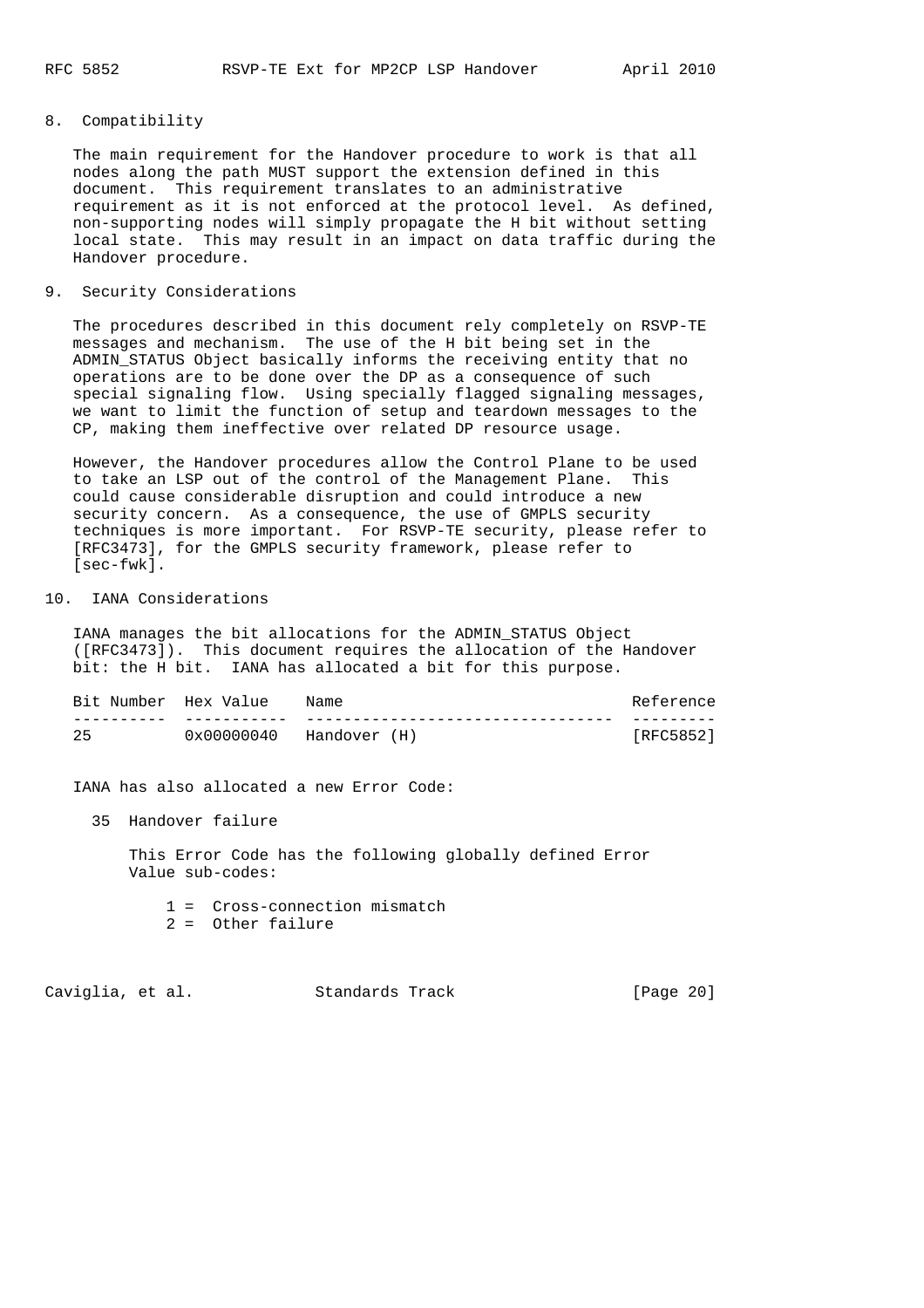# 11. Acknowledgments

 We wish to thank Adrian Farrel, Lou Berger, Alan Elder, and Ben Campbell for their assistance and precious advice to prepare this document for publication. We also wish to thank Nicola Ciulli (Nextworks) who contributed to the initial stage of this document.

#### 12. Contributors

 Shan Zhu Fujitsu Network Communications Inc. 2801 Telecom Parkway, Richardson, TX 75082 USA EMail: Shan.Zhu@us.fujitsu.com Tel: +1-972-479-2041

 Igor Bryskin ADVA Optical Networking Inc 7926 Jones Branch Drive, Suite 615 McLean, VA 22102 USA EMail: ibryskin@advaoptical.com

 Francesco Fondelli Ericsson Via Negrone 1A Genova - 16145 Italy EMail: francesco.fondelli@ericsson.com

 Lou Berger LabN Consulting, LLC Phone: +1 301 468 9228 EMail: lberger@labn.net

#### 13. References

- 13.1. Normative References
	- [RFC2119] Bradner, S., "Key words for use in RFCs to Indicate Requirement Levels", BCP 14, RFC 2119, March 1997.
	- [RFC2205] Braden, B., Zhang, L., Berson, S., Herzog, S., and S. Jamin, "Resource ReSerVation Protocol (RSVP) -- Version 1 Functional Specification", RFC 2205, September 1997.

Caviglia, et al. Standards Track [Page 21]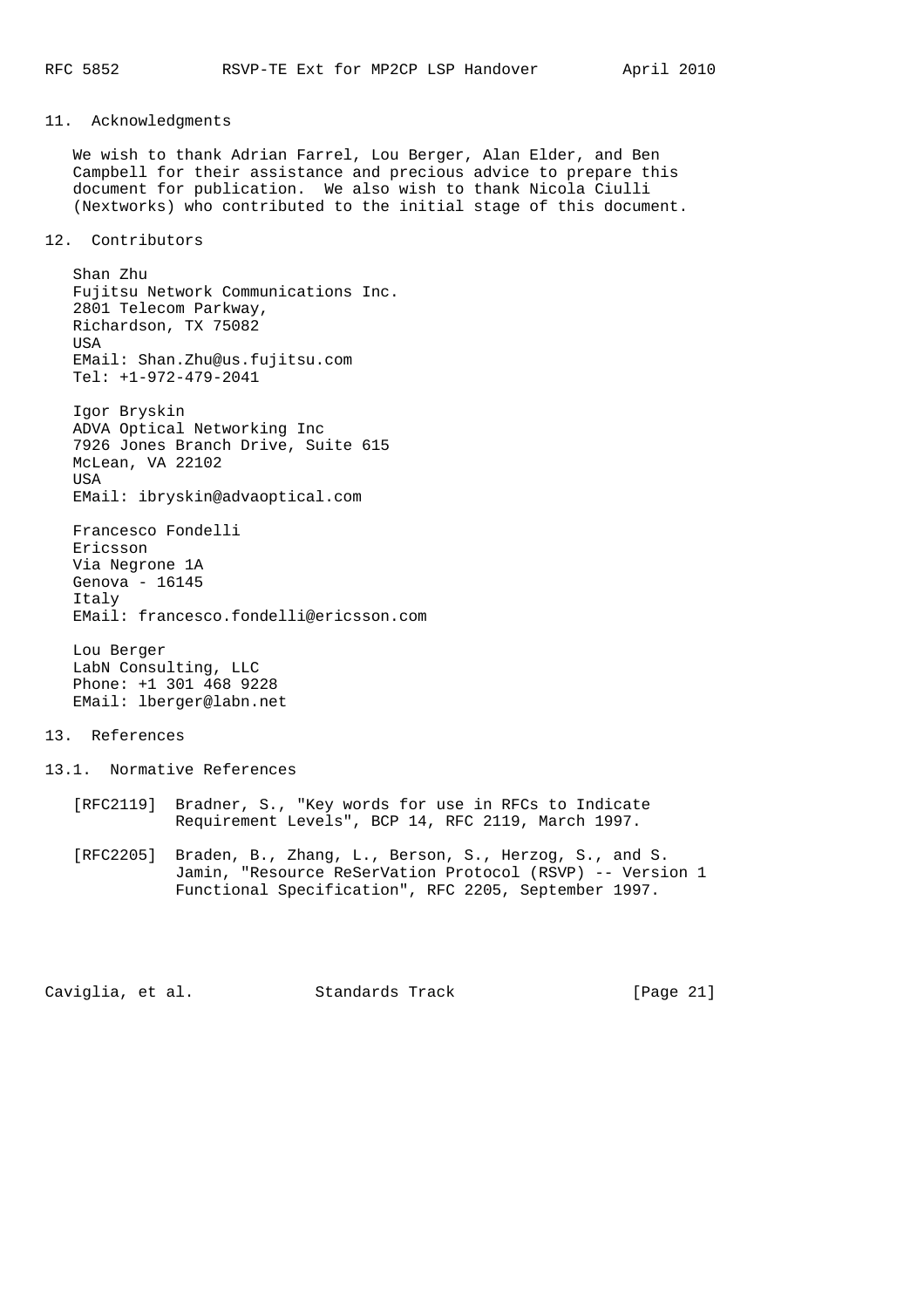- [RFC2961] Berger, L., Gan, D., Swallow, G., Pan, P., Tommasi, F., and S. Molendini, "RSVP Refresh Overhead Reduction Extensions", RFC 2961, April 2001.
- [RFC3471] Berger, L., "Generalized Multi-Protocol Label Switching (GMPLS) Signaling Functional Description", RFC 3471, January 2003.
- [RFC3473] Berger, L., "Generalized Multi-Protocol Label Switching (GMPLS) Signaling Resource ReserVation Protocol-Traffic Engineering (RSVP-TE) Extensions", RFC 3473, January 2003.
- [RFC3945] Mannie, E., "Generalized Multi-Protocol Label Switching (GMPLS) Architecture", RFC 3945, October 2004.
- [RFC4003] Berger, L., "GMPLS Signaling Procedure for Egress Control", RFC 4003, February 2005.
- 13.2. Informative References
	- [RFC5493] Caviglia, D., Bramanti, D., Li, D., and D. McDysan, "Requirements for the Conversion between Permanent Connections and Switched Connections in a Generalized Multiprotocol Label Switching (GMPLS) Network", RFC 5493, April 2009.
	- [sec-fwk] Fang, L. and M. Behringer, "Security Framework for MPLS and GMPLS Networks", Work in Progress, March 2010.

Caviglia, et al. Standards Track [Page 22]